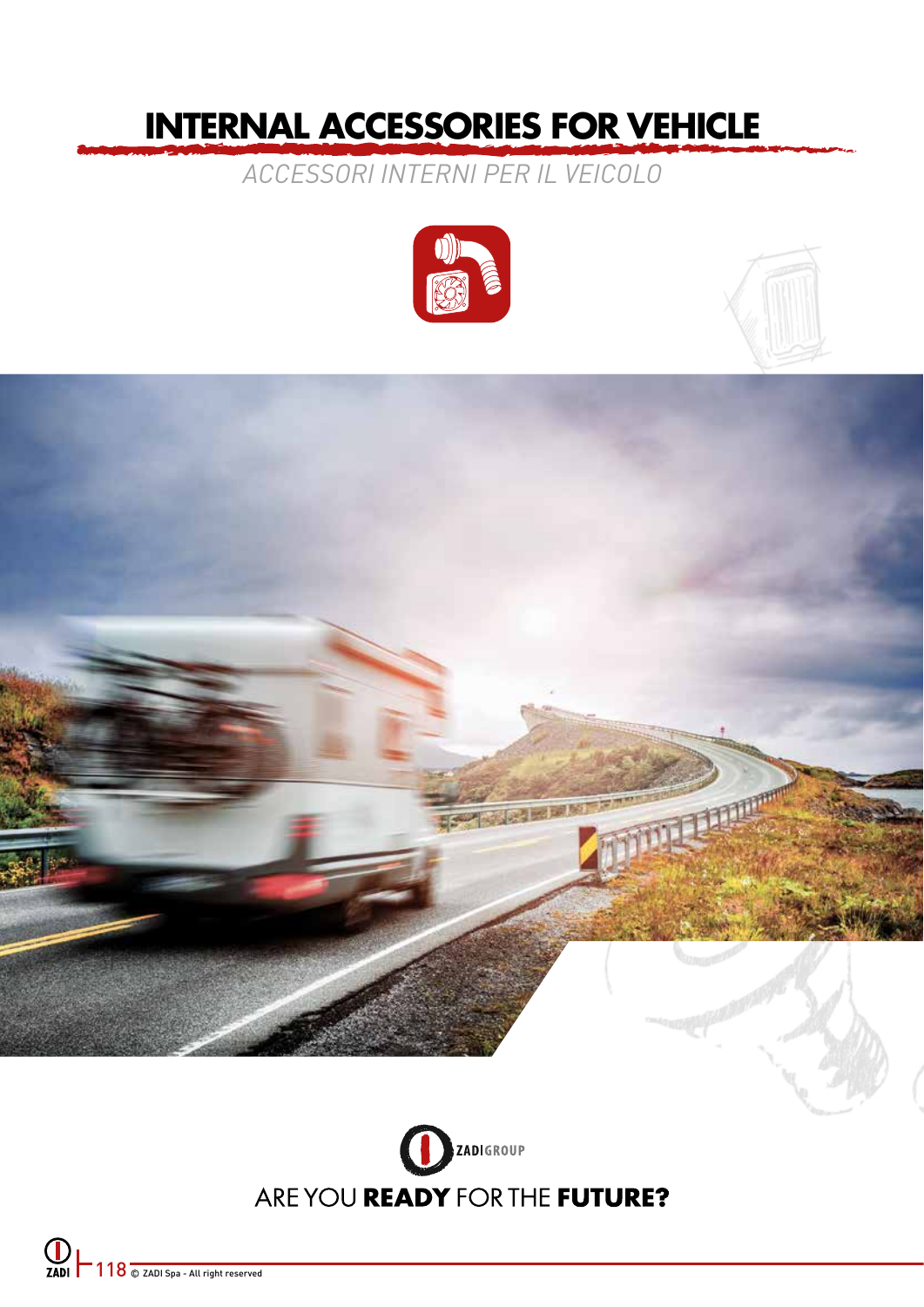



# **INTERNAL ACCESSORIES FOR VEHICLE**

*ACCESSORI INTERNII PER IL VEICOLO*



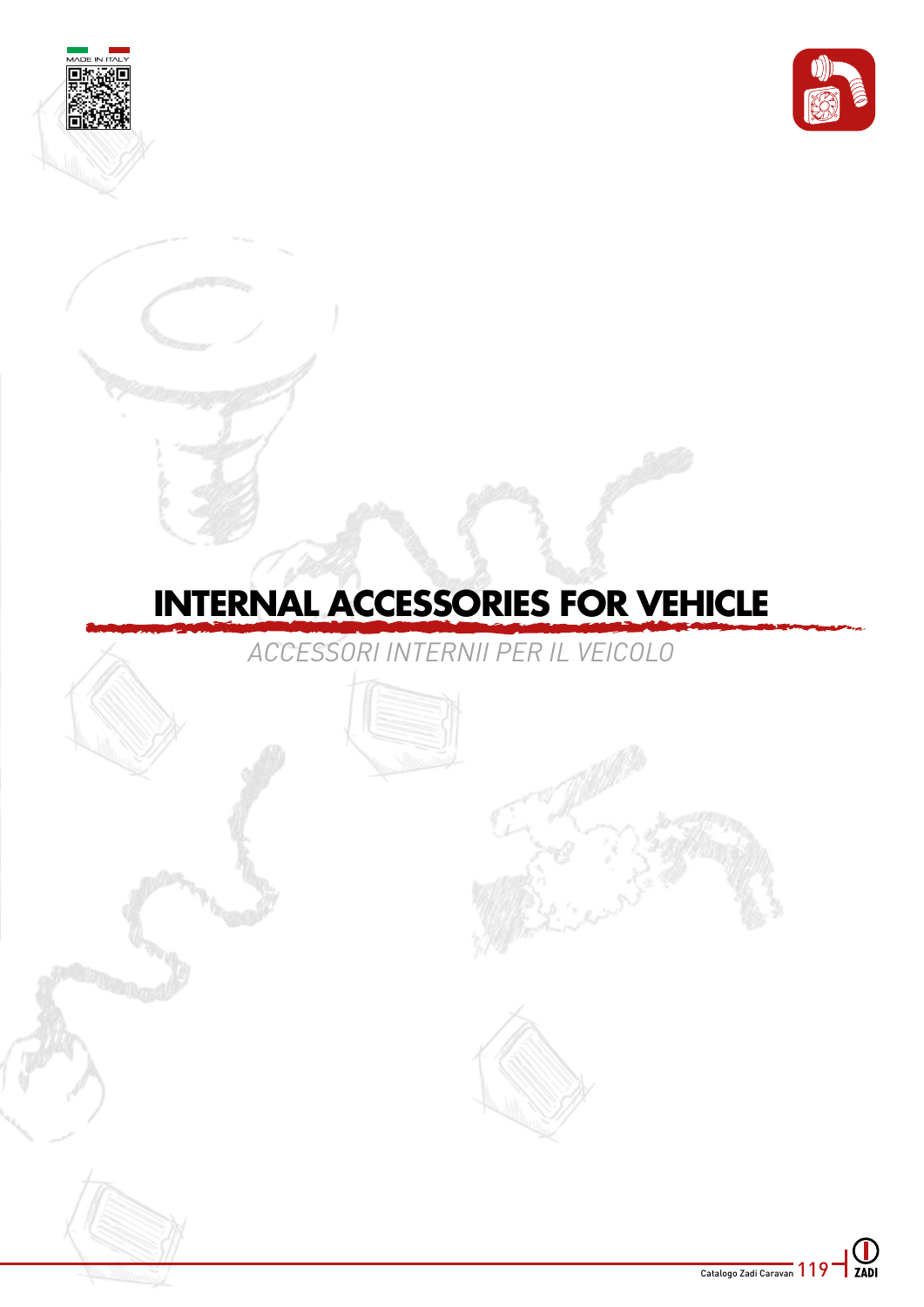*ACCESSORI PER MOBILI IN LEGNO*

| color codes |                         | FURNITURE CORNER FASTENER - 2 HOLES / / ANGOLARE MOBILI 2 FORI |
|-------------|-------------------------|----------------------------------------------------------------|
|             | RAL9017                 | Part Nr.<br>Codice<br>G24A039                                  |
|             | <b>RAL8023</b>          | G24A012                                                        |
|             | <b>RAL9003</b>          | G24A026                                                        |
|             | $\overline{21}$<br>17.8 | $-10.8$                                                        |
|             |                         | FURNITURE CORNER FASTENER - 4 HOLES / / ANGOLARE MOBILI 4 FORI |
| color codes | RAL9017                 | Part Nr.<br>Codice<br>G24A009                                  |
|             | RAL9010                 | G24A006                                                        |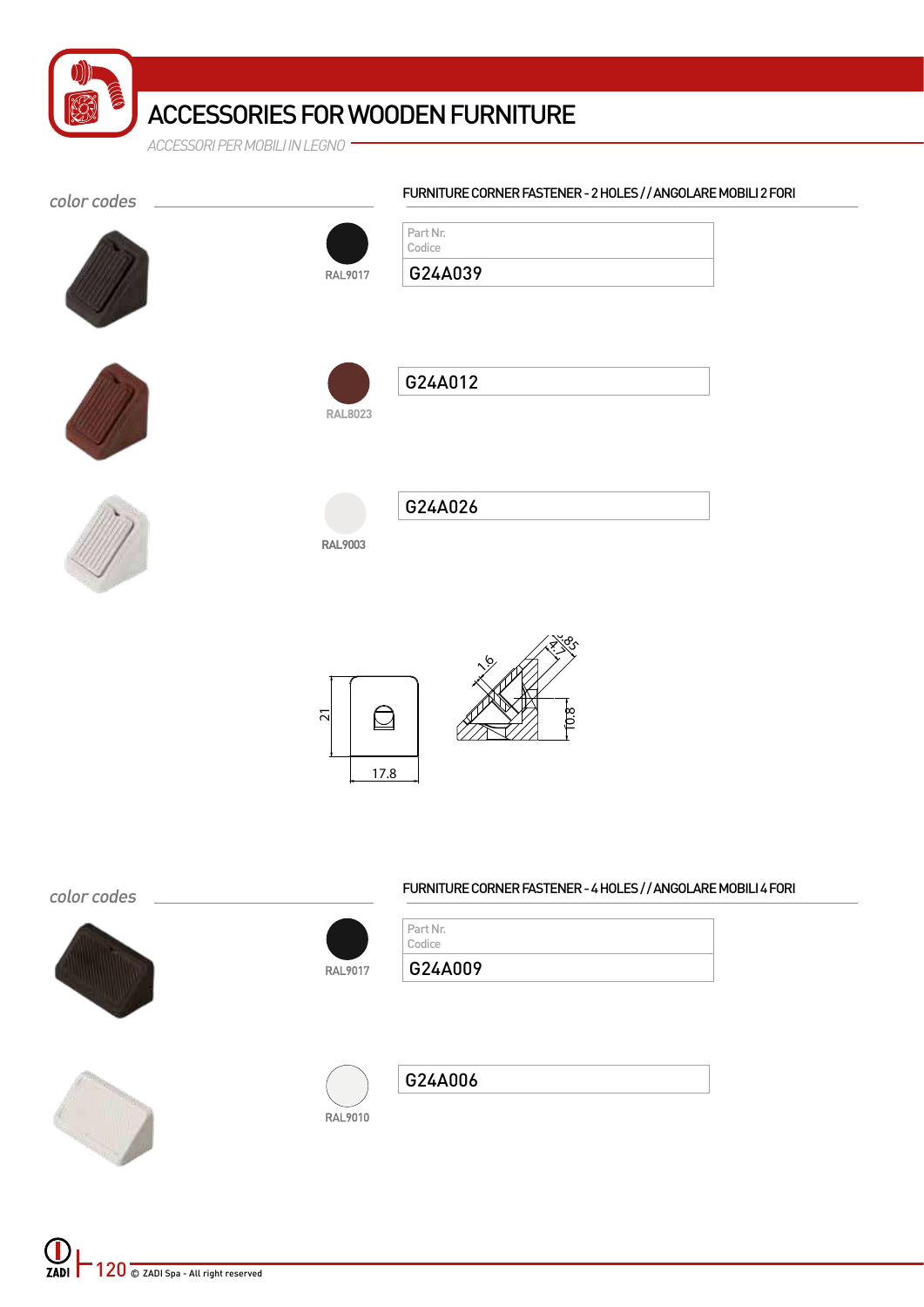*ACCESSORI PER MOBILI IN LEGNO*

ICO

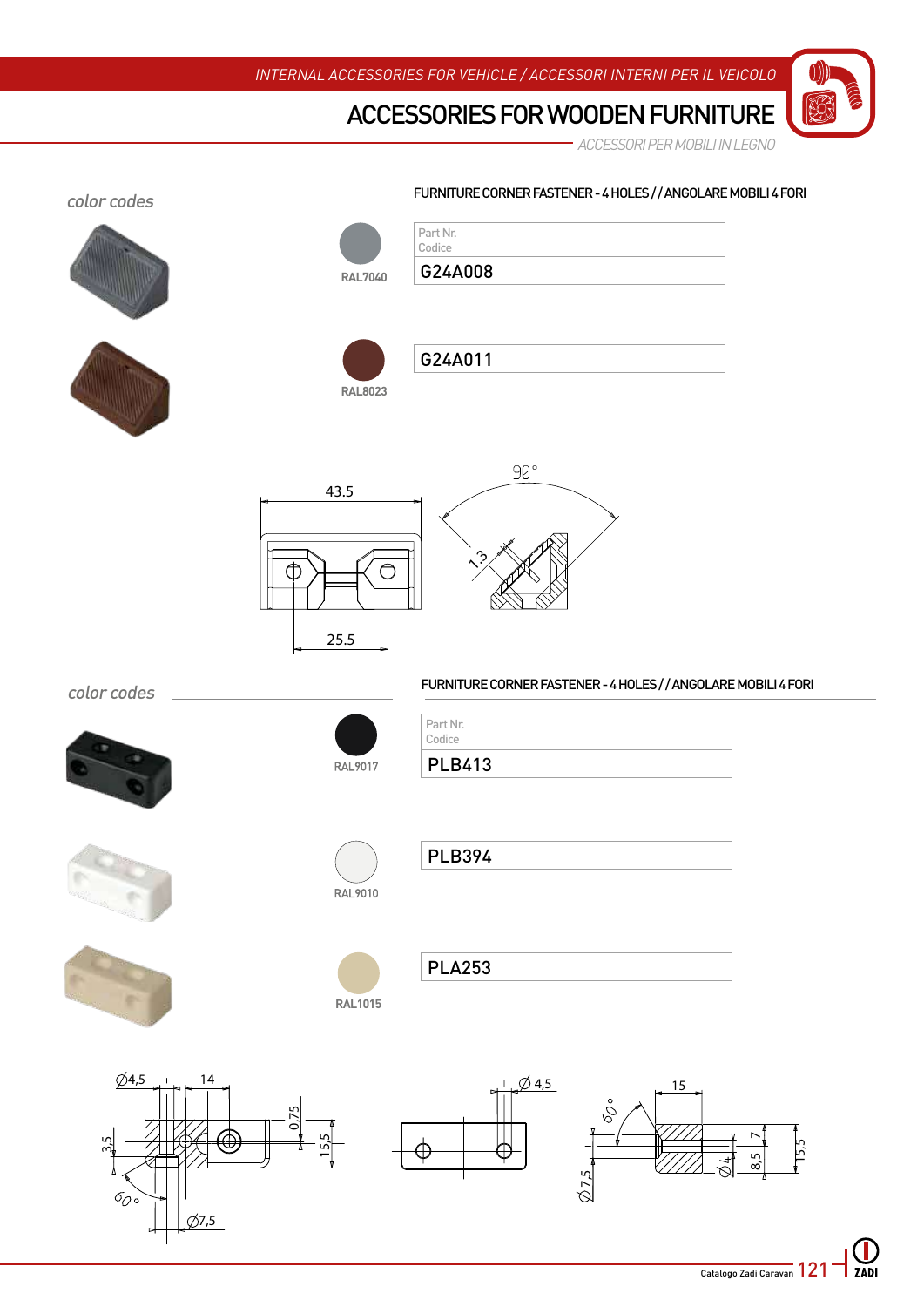

*ACCESSORI PER MOBILI IN LEGNO*





### color codes FURNITURE FASTENER / FISSAMOBILI

| Part Nr.             |  |
|----------------------|--|
| Codice               |  |
| PLB848 - Base 8,5 mm |  |
| PLB849 - Base 10 mm  |  |





color codes FURNITURE FASTENER - COLOR CAP

**RAL8019**









**RAL8028**















PLB889

PL2072

PLB909

PLB911

**RAL DESIGN 60 60 20**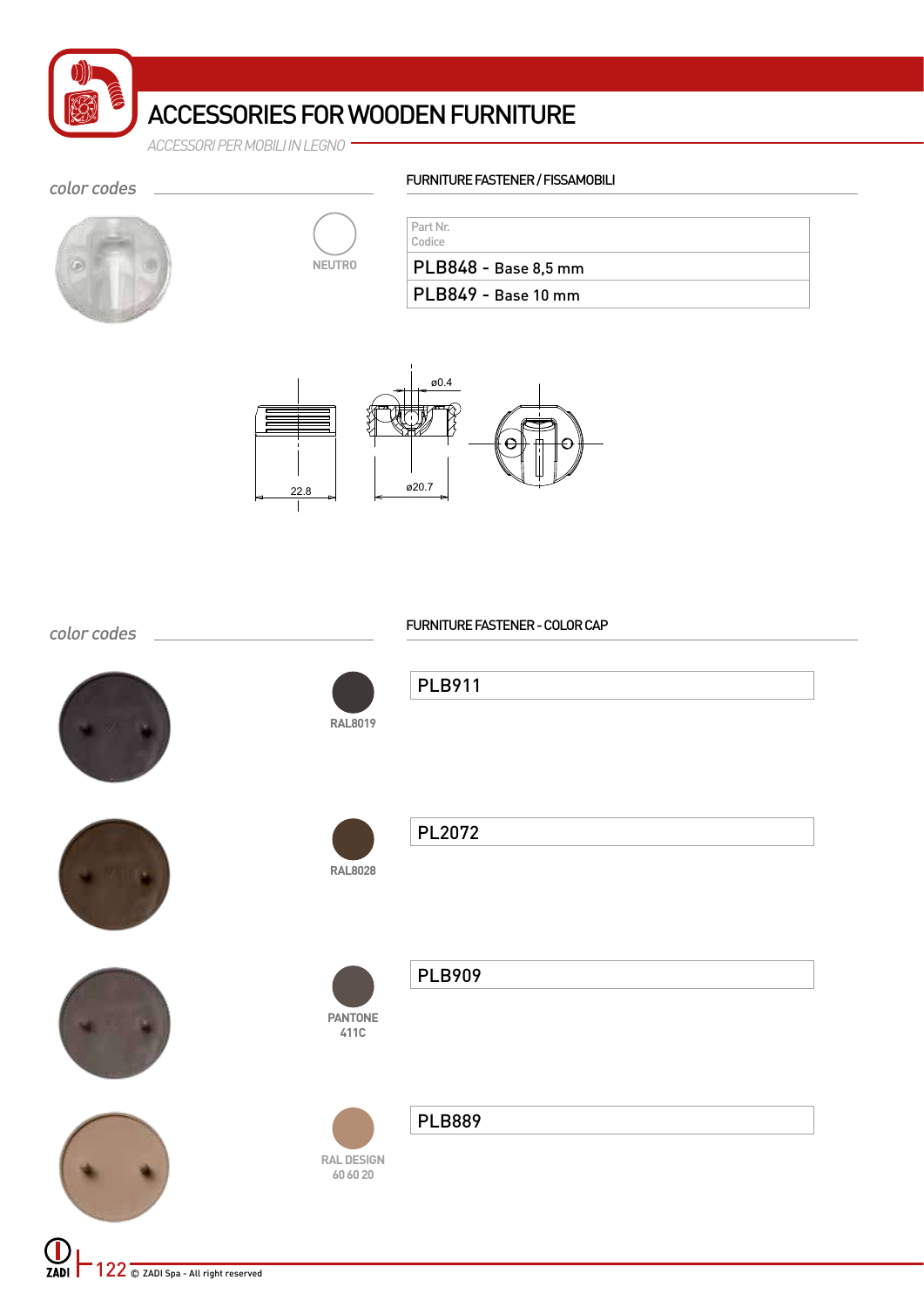*ACCESSORI PER MOBILI IN LEGNO*

ICC

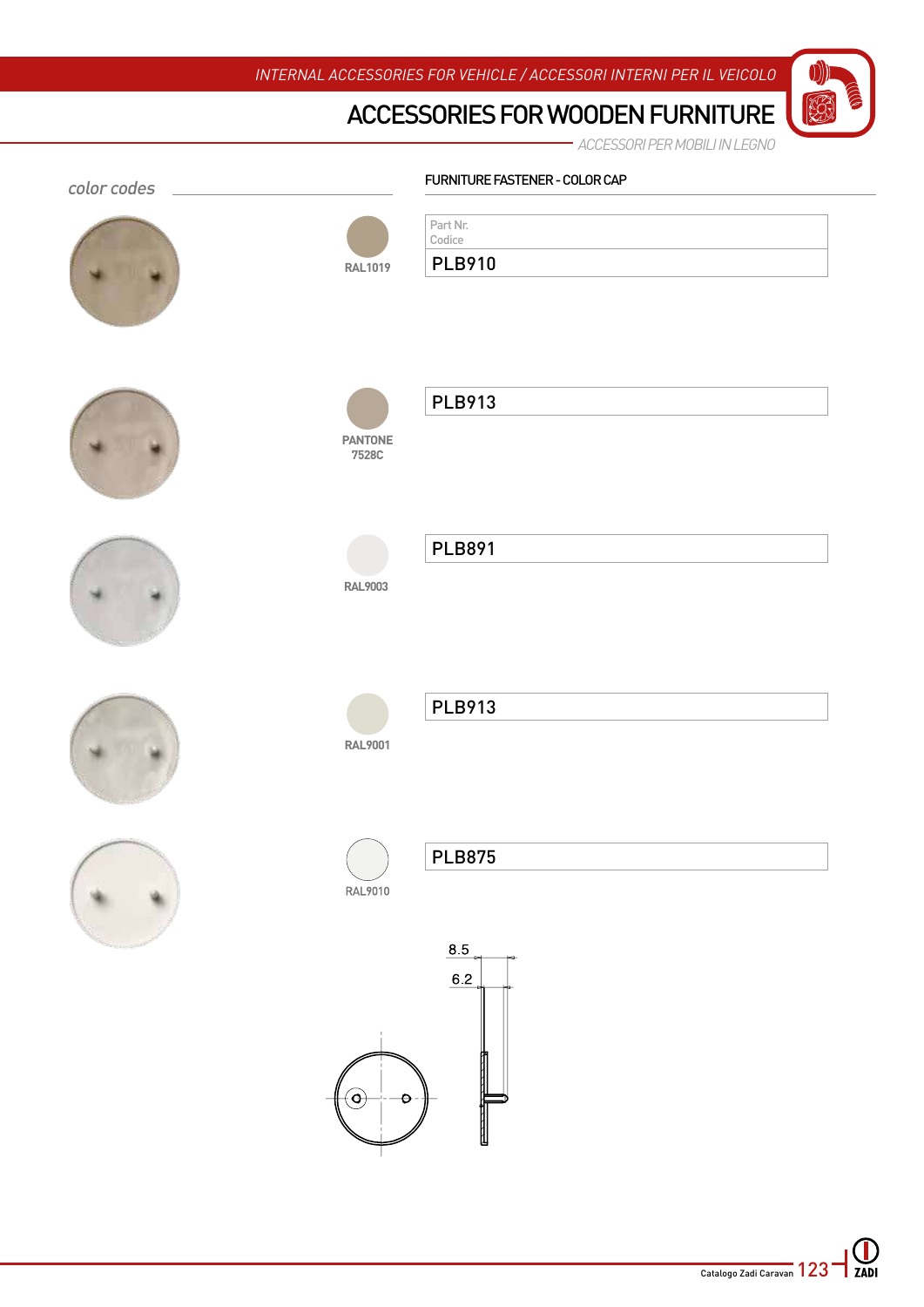

*ACCESSORI PER IL BAGNO*

#### color codes \_



### BENT DRAIN PIPES / PILETTE CURVE



| Part Nr.<br>Codice | Basic drain pipe<br>Corpo pipetta | Ø                   | Bent<br>Curva | Automatic plug<br>Tappo automatico | Plug with chain<br>Tappo catenella | Gasket<br>Guarnizione | Ring nut<br>Ghiera | Altro<br>Other           |
|--------------------|-----------------------------------|---------------------|---------------|------------------------------------|------------------------------------|-----------------------|--------------------|--------------------------|
| G23A002            | <b>PLA178</b>                     | 20 mm               | 90°           |                                    | <b>PLA191</b>                      | <b>PLA006</b>         | <b>PLA181</b>      | $\overline{\phantom{a}}$ |
| G23A005            | <b>PLA180</b>                     | $20 \text{ mm}$     | 90°           | ۰                                  | <b>PLA192</b>                      | <b>PLA005</b>         | <b>PLA182</b>      | $\overline{\phantom{a}}$ |
| G23A030            | <b>PLA178</b>                     | 20 mm               | 90°           | <b>PLA185</b>                      | $\overline{\phantom{a}}$           | <b>PLA006</b>         | <b>PLA181</b>      | $\overline{\phantom{a}}$ |
| G23A096            | <b>PLA178</b>                     | $20 \text{ mm}$     | $90^\circ$    | <b>PLA185</b>                      | $\overline{\phantom{a}}$           | <b>PLB607</b>         | <b>PLA1821</b>     | $\overline{\phantom{a}}$ |
| G23A107            | <b>PLA180</b>                     | $20 \, \text{mm}$   | $90^\circ$    | ۰                                  | ۰                                  | -                     | <b>PLA181</b>      | $\overline{\phantom{a}}$ |
| G23A003            | <b>PLA177</b>                     | $25 \text{ mm}$     | $45^{\circ}$  | <b>PLA185</b>                      | $\overline{\phantom{a}}$           | <b>PLA006</b>         | <b>PLA181</b>      | $\overline{\phantom{a}}$ |
| G23A025            | <b>PLA957</b>                     | $25 \text{ mm}$     | 90°           | <b>PLA185</b>                      | $\blacksquare$                     | <b>PLA006</b>         | <b>PLA181</b>      | ٠                        |
| G23A029            | <b>PLA957</b>                     | $25 \text{ mm}$     | 90°           | <b>PLA185</b>                      | $\overline{\phantom{a}}$           | <b>PLA006</b>         | <b>PLA181</b>      | $\overline{\phantom{a}}$ |
| G23A047            | <b>PLA957</b>                     | $25 \, \mathrm{mm}$ | $90^\circ$    | <b>PLA185</b>                      | $\overline{\phantom{a}}$           | <b>PLA273</b>         | <b>PLA181</b>      | ٠                        |
| G23A103            | <b>PLA177</b>                     | $25 \, \mathrm{mm}$ | $45^{\circ}$  |                                    | <b>PLA191</b>                      | <b>PLA006</b>         | <b>PLA181</b>      | ٠                        |
| G23A033            | <b>PLA962</b>                     | 30 mm               | $90^\circ$    | ۰                                  | <b>PLA968</b>                      | <b>PLA003</b>         | <b>PLA187</b>      | <b>PLA963</b>            |

color codes \_

### DRAIN PIPES WITH SYPHON / PILETTE CON SIFONE





| Part Nr.<br>Codice | Basic drain pipe<br>Corpo pipetta | ~<br>X          | Automatic plug | Plug with chain<br>anno catenella | Gasket        | Ring nut<br>Ghiera | Altro<br>Other |
|--------------------|-----------------------------------|-----------------|----------------|-----------------------------------|---------------|--------------------|----------------|
| G23A006            | PLA189 + PLA190                   | $25 \text{ mm}$ |                | <b>PLA191</b>                     | <b>PLA006</b> | <b>PLA181</b>      | <b>PLA007</b>  |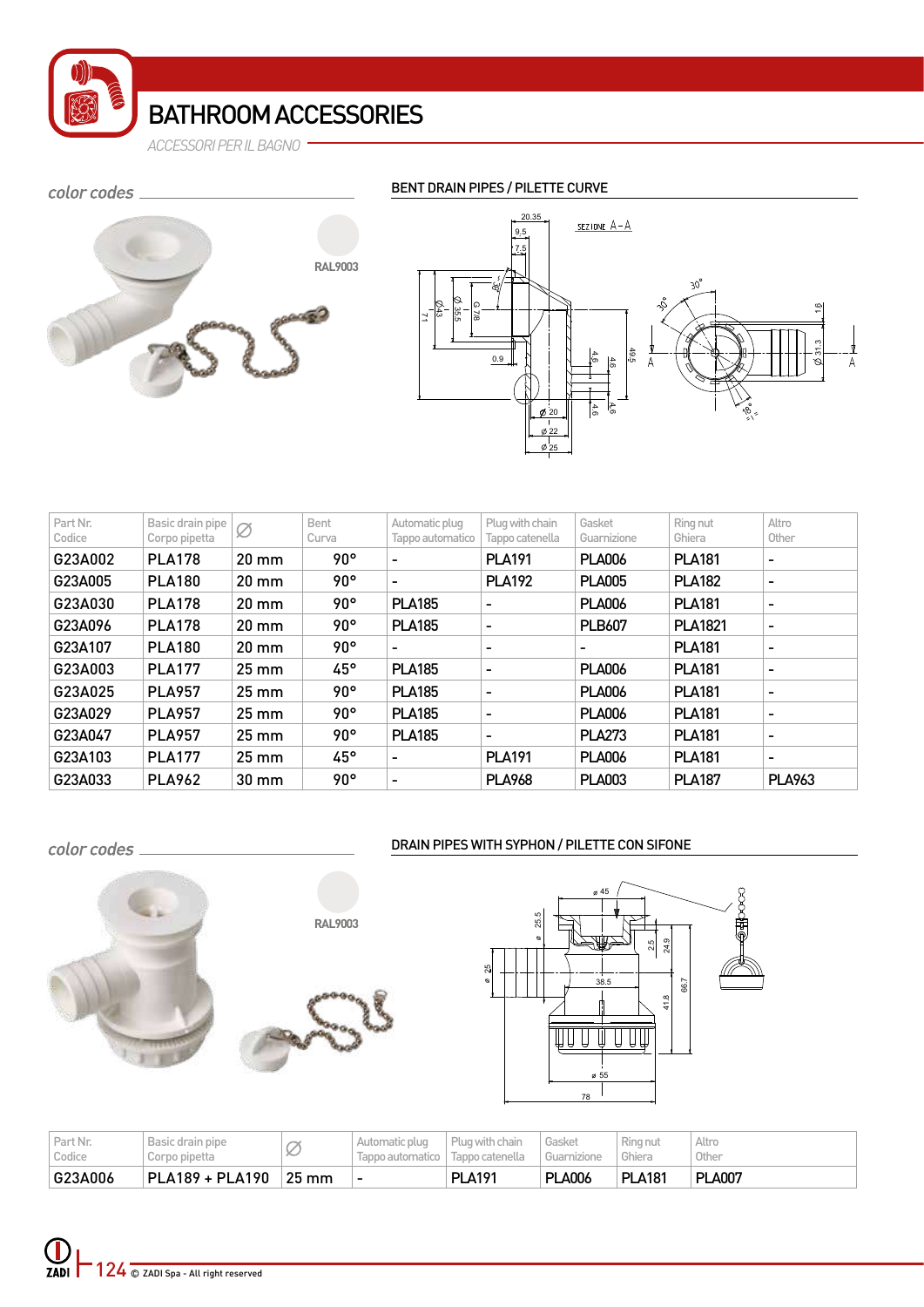*ACCESSORI PER IL BAGNO*

**EST** 



#### STRAIGHT DRAIN PIPES / PILETTE DRITTE



| Part Nr.<br>Codice | Basic drain pipe<br>Corpo pipetta | Ø                 | Automatic plug<br>Tappo automatico | Plug with chain<br>Tappo catenella | Gasket<br>Guarnizione | Ring nut<br>Ghiera | Altro<br>Other |
|--------------------|-----------------------------------|-------------------|------------------------------------|------------------------------------|-----------------------|--------------------|----------------|
| G23A004            | <b>PLA179</b>                     | 20 mm             |                                    | <b>PLA192</b>                      | <b>PLA005</b>         | <b>PLA182</b>      | -              |
| G23A028            | <b>PLA959</b>                     | $20 \text{ mm}$   |                                    | <b>PLA191</b>                      | <b>PLA006</b>         | <b>PLA181</b>      | ۰              |
| G23A032            | <b>PLA959</b>                     | 20 mm             | X                                  |                                    | <b>PLA006</b>         | <b>PLA181</b>      | ۰              |
| G23A045            | <b>PLA179</b>                     | 20 mm             |                                    | <b>PLA192</b>                      | <b>PLB605</b>         | <b>PLA182</b>      | <b>PLA1000</b> |
| G23A049            | <b>PLA972</b>                     | $20 \, \text{mm}$ |                                    | <b>PLA192</b>                      | <b>PLA005</b>         | <b>PLA182</b>      |                |
| G23A095            | <b>PLA179</b>                     | $20 \text{ mm}$   |                                    | G96A015                            | <b>PLA005</b>         | <b>PLA182</b>      | <b>PLA1000</b> |
| G23A097            | <b>PLA959</b>                     | 20 mm             | X                                  | ۰                                  | <b>PLA607</b>         | <b>PLA181</b>      | -              |
| G23A102            | <b>PLA959</b>                     | $20 \text{ mm}$   |                                    |                                    | <b>PLA006</b>         | <b>PLA181</b>      | -              |
| G23A105            | <b>PLA179</b>                     | $20 \text{ mm}$   |                                    | G96A017                            | <b>PLA005</b>         | <b>PLA182</b>      | <b>PLA1000</b> |
| G23A106            | <b>PLA179</b>                     | 20 mm             |                                    |                                    |                       | <b>PLA182</b>      | -              |
| G23A108            | <b>PLA959</b>                     | $20 \text{ mm}$   |                                    | ۰                                  | ۰                     | <b>PLA181</b>      | -              |
| G23A027            | <b>PLA958</b>                     | 25 mm             |                                    | <b>PLA191</b>                      | <b>PLA006</b>         | <b>PLA181</b>      | ۰              |
| G23A031            | <b>PLA958</b>                     | 25 mm             | X                                  | ۰                                  | <b>PLA006</b>         | <b>PLA181</b>      | ۰              |
| G23A094            | <b>PLA958</b>                     | 25 mm             | X                                  |                                    | <b>PLA273</b>         | <b>PLA181</b>      | ۰              |
| G23A007            | <b>PLA186</b>                     | 30 mm             |                                    | G96A001                            | <b>PLA003</b>         | <b>PLA187</b>      | ۰              |
| G23A034            | <b>PLA186</b>                     | 30 mm             |                                    | <b>PLA968</b>                      | <b>PLA003</b>         | <b>PLA187</b>      | ۰              |
| G23A043            | <b>PLA186</b>                     | 30 mm             |                                    |                                    | <b>PLA003</b>         | <b>PLA187</b>      | ۰              |
| G23A109            | <b>PLA186</b>                     | 30 mm             |                                    |                                    |                       | <b>PLA187</b>      |                |

color codes.



### DRAIN PIPES WITH SYPHON / PILETTE CON SIFONE

| Part Nr.<br>Codice | Basic drain pipe<br>Corpo pipetta |
|--------------------|-----------------------------------|
| PMA034             | 4 H                               |
| PMA035             | 1/2"                              |

Catalogo Zadi Caravan 125

ZADI

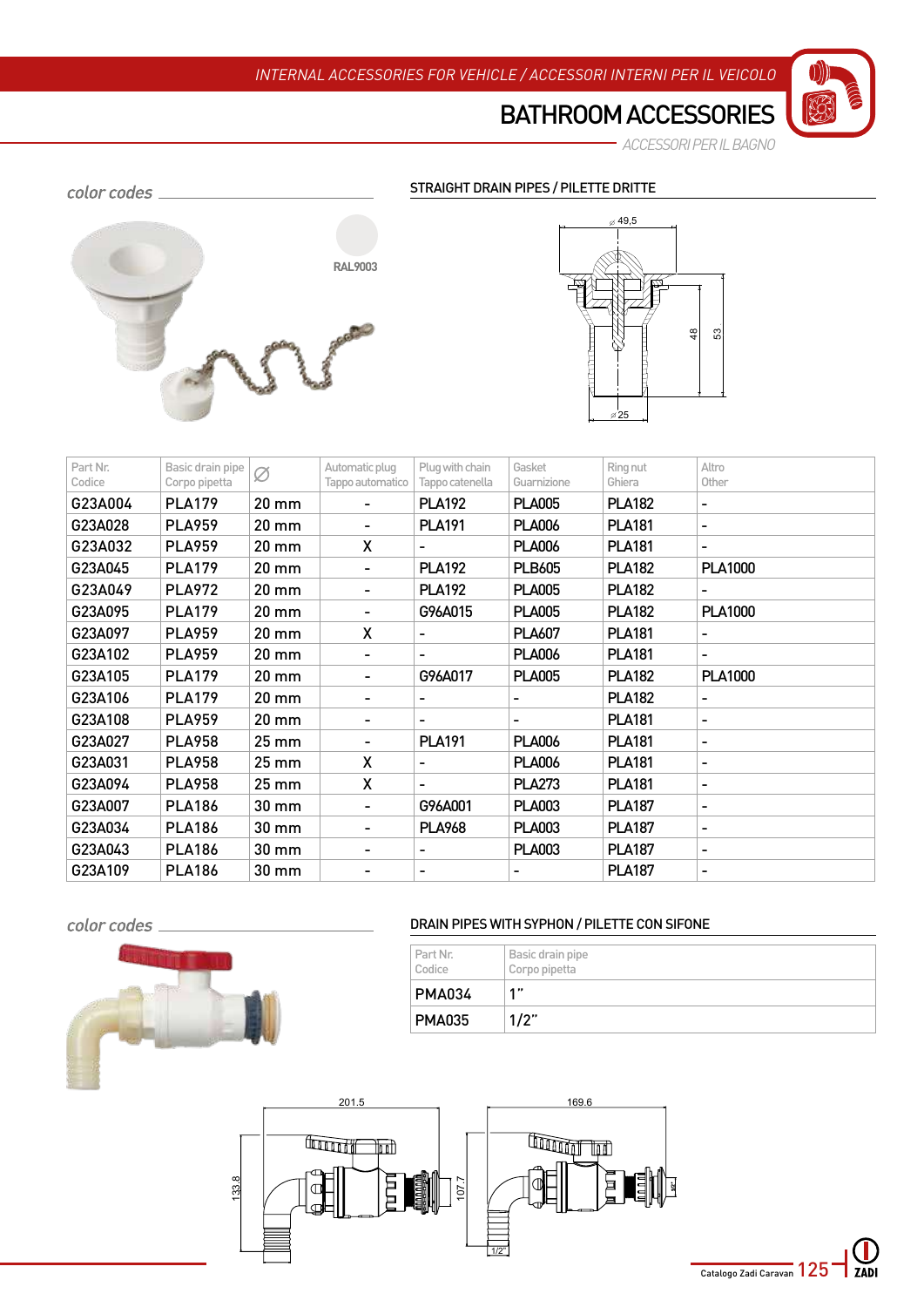

*ACCESSORI PER IL BAGNO*

codes



#### BENT HOSE ADAPTORS / PORTAGOMMA CURVI

| Part Nr.<br>Codice        | Basic drain pipe<br>Corpo pipetta |  |
|---------------------------|-----------------------------------|--|
| $G20A002$   12 mm $1/2$ " |                                   |  |
| $G20A019$ 20 mm $1/2$ "   |                                   |  |
| G20A020   25 mm $3/4$ "   |                                   |  |
| G20A003 40 mm 1" 1/2"     |                                   |  |



codes



#### STRAIGHT HOSE ADAPTORS / PORTAGOMMA DRITTI

| Part Nr.<br>Codice | Basic drain pipe<br>Corpo pipetta | Ring nut<br>Ghiera |
|--------------------|-----------------------------------|--------------------|
| G20A001            | 3/8"<br>$12 \text{ mm}$           | X                  |
| G20A011            | 3/8"<br>$10 \text{ mm}$           | X                  |
| G20A012            | $1/2$ "<br>$12 \text{ mm}$        | X                  |
| G20A013            | $1/2$ "<br>20 mm                  | Χ                  |
| G20A014            | diameter $25 \text{ mm}$ $3/4$ "  |                    |
| G20A017            | 1"1/4<br>diameter 40 mm           |                    |
| <b>PLA714</b>      | $1/2$ "<br>diameter 20 mm         |                    |

codes



| Part Nr.<br>Codice | Dimensions<br>Dimensione |
|--------------------|--------------------------|
| <b>PLA002</b>      | 1/2"                     |
| PLA003             | $\vert$ 1 and 1/2"       |